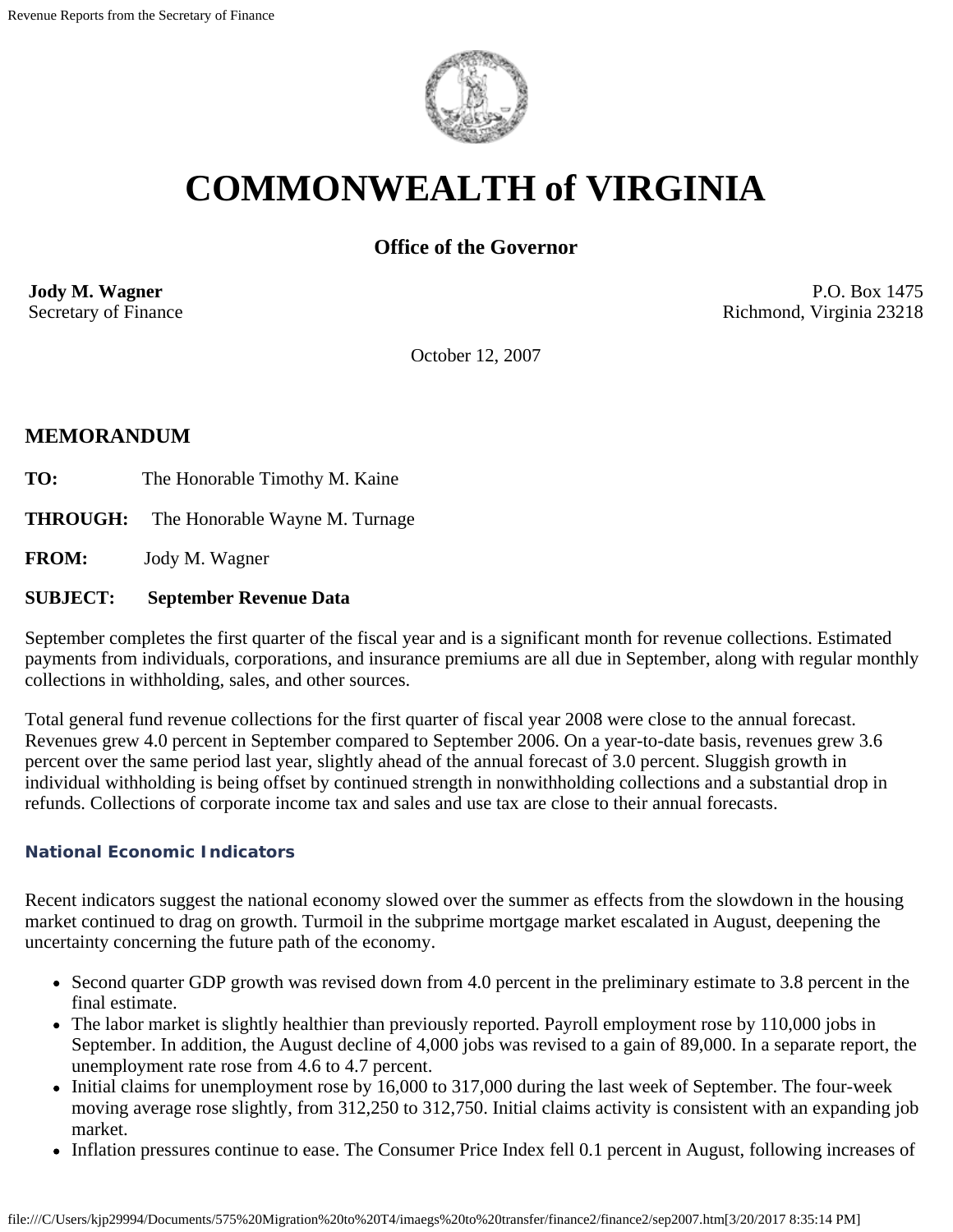just 0.1 percent in July and 0.2 percent in June. Energy prices fell for the third consecutive month. Core inflation, excluding food and energy, increased 0.2 percent in August, resulting in growth of 2.1 percent over the last year.

- Although the manufacturing sector is expanding, growth slowed in September. The Institute of Supply Management index fell from 52.9 to 52.0, its third consecutive decline.
- The Conference Board's index of leading indicators fell 0.6 percent to 137.8 in August, the largest decline since the 0.8 percent drop following Katrina in September 2005. The weakness was broad-based – eight of the ten components declined. Lower stock prices, higher initial jobless claims, a decline in building permits, and lower consumer expectations were the most significant drags on growth.
- The Conference Board's index of consumer confidence fell from 105.6 to 99.8 in September, its second consecutive drop and a 22-month low. Both the current situation and expectations components dropped sharply, led by weak assessments of the current job market.
- At its September meeting, the Federal Reserve lowered the federal funds rate by 50 basis points to 4.75, the first cut since 2003. The committee noted that "economic growth was moderate during the first half of the year, but the tightening of credit conditions has the potential to intensify the housing correction and to restrain economic growth more generally."

## **Virginia Economy**

In Virginia, payroll employment grew 1.7 percent in August. Jobs grew by 1.6 percent in Hampton Roads, 1.5 percent in Northern Virginia, 1.3 percent in Richmond-Petersburg, and 2.4 percent in the western MSAs. The unemployment rate was flat at 3.1 percent in August.

The Virginia leading index fell 0.2 percent in August, the second decline in nine months. A substantial drop in building permits and falling auto registrations offset an improvement in initial claims for unemployment. The regional indices increased in five of the state's eleven metropolitan areas in August. The indices in Blacksburg, Lynchburg, Charlottesville, Harrisonburg, and Danville increased for the month. Northern Virginia, Hampton Roads, Richmond, Bristol, and Winchester experienced slight declines, while Roanoke was unchanged.

#### **September Revenue Collections**

Total general fund revenue collections for the first quarter of fiscal year 2008 were close to the annual forecast. Revenues grew 4.0 percent in September compared to September 2006. On a year-to-date basis, revenues grew 3.6 percent over the same period last year, slightly ahead of the annual forecast of 3.0 percent. Growth in individual withholding remains sluggish, while nonwithholding collections continue to exceed expectations. Collections of corporate income tax and sales and use tax are close to their annual forecasts.

*Individual Income Tax Withholding (57% of general fund revenues)*: With one less deposit day than September of last year, collections of payroll withholding taxes grew 4.8 percent in September. Year-to-date withholding growth is 4.7 percent, lagging the projected annual growth rate of 6.0 percent.

*Individual Income Tax Nonwithholding (19% of general fund revenues)*: The first estimated payment of fiscal year 2008 was due in September. Collections of nonwithholding were \$24.4 million ahead of September 2006, an 8.1 percent increase. Year-to-date, collections in this source are 10.7 percent above the same period last year, ahead of the estimate of a 6.6 percent increase.

*Individual Income Tax Refunds*: Individual refunds were down 44.2 percent in September and 24.1 percent for the quarter. Through September, \$83.6 million have been refunded compared with \$110.2 million in the same period last year.

*Summary of Net Individual Income Tax (65% of general fund revenues):* Year-to-date net individual income tax growth is 7.1 percent, ahead of the projected annual growth rate of 5.4 percent.

*Sales Tax (20% of general fund revenues)*: Collections of sales and use taxes, reflecting August sales, grew 3.5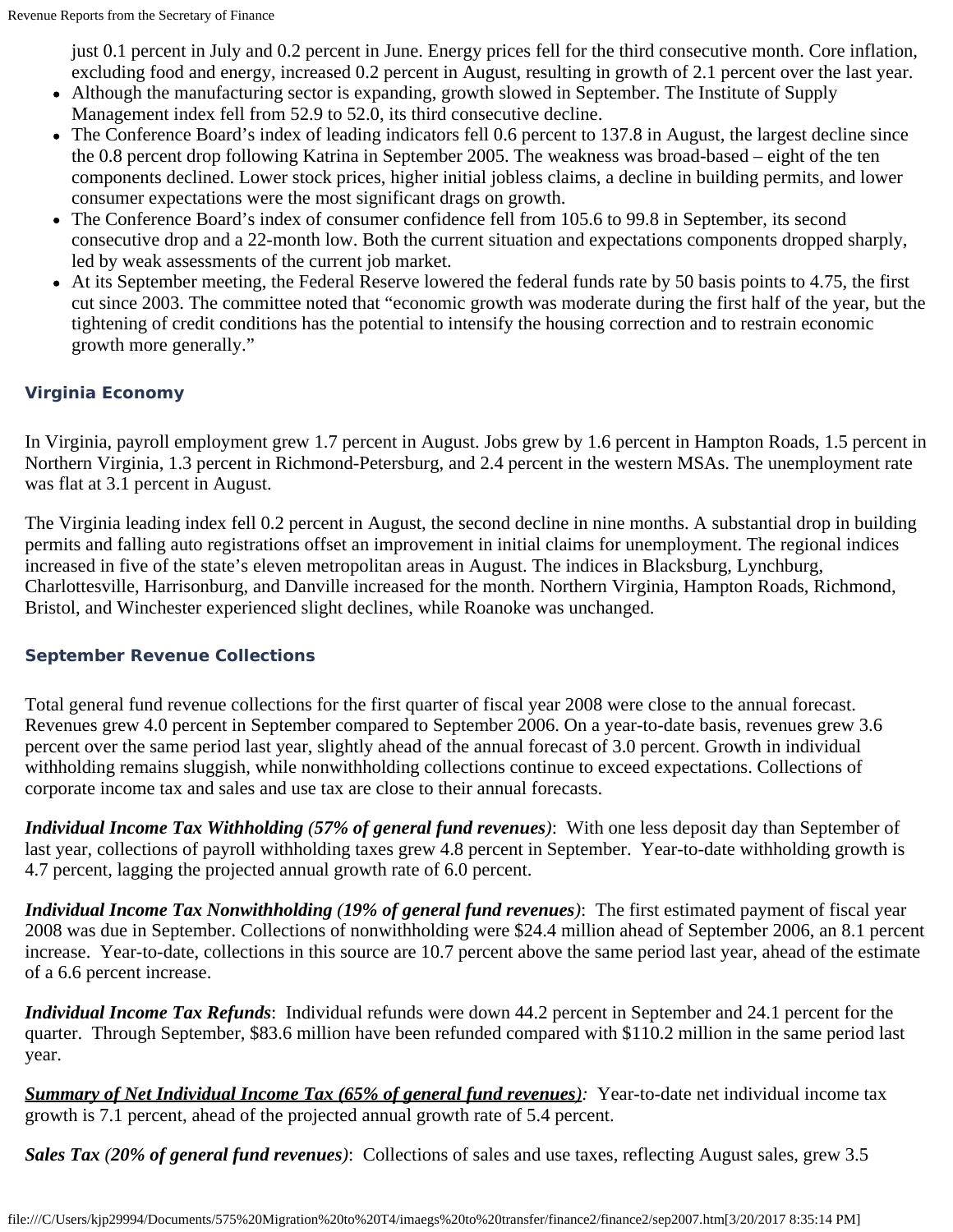percent in September. On a year-to-date basis, collections of sales and use taxes have increased 3.1 percent, close to the estimate of a 2.8 percent increase. This is the slowest first quarter increase in sales tax collections in five years as the slowdown in the housing industry and higher energy prices continue to dampen overall demand.

*Corporate Income Tax (5% of general fund revenues)*: The first estimated payment of fiscal year 2008 was due in September. Collections in corporate income taxes fell 8.9 percent in September. On a year-to-date basis, corporate income tax collections have fallen 13.5 percent from the first quarter of last year, close to expectations of an 18.4 percent decline. Lower corporate payments and a substantial increase in refund activity both contributed to the decline.

*Wills, Suits, Deeds, Contracts (3% of general fund revenues)*: Wills, suits, deeds, and contracts – mainly recordation tax collections – fell 21.3 percent in September as the housing market continued to slow. First quarter collections in this source declined 13.3 percent from last year, compared with the estimate of a 9.0 percent annual decline.

#### **Other Revenue Sources**

The following list provides data on September collections for other revenue sources:

|                                           |          | Year-to-Date   Annual Estimate |
|-------------------------------------------|----------|--------------------------------|
| Insurance Premiums Taxes (2% GF revenues) | 15.8%    | 2.9%                           |
| ABC Taxes (1.0% GF revenues)              | $-5.7\%$ | $0.7\%$                        |
| Interest Income $(0.9\%$ GF revenues)*    | 9.5%     | $-2.4\%$                       |

*\*General fund interest earnings reflect the first quarter's interest earnings from nongeneral fund balances. That will be transferred to those nongeneral fund accounts in October.*

**All Other Revenue:** Receipts in All Other Revenue fell 15.4 percent in September – \$34.1 million compared with \$40.3 million in September of last year. The decline was broad based across minor sources, with the largest negative contribution from inheritance, gift, and estate taxes. For the fiscal year-to-date, collections of All Other Revenue are 11.5 percent below the same period in fiscal year 2007, lagging the annual estimate of 8.7 percent growth.

**Lottery Revenues:** Net income totaled \$36.2 million in September or \$1.6 million more than last year. September was 4.7 percent ahead of September of last year as a decline in expenses offset a small decline in sales. Year-to-date, net income is up 22.8 percent as compared to the annual forecast of a 7.3 percent decline. Comparisons to last year are affected because products currently offered (Fast Play Bingo, additional daily games' drawings) were not offered or included in sales and net income results from last year. In addition, jackpot sales were significantly depressed last year because of unusually low advertised jackpots.

#### **Summary**

Total general fund revenue collections for the first quarter of fiscal year 2008 were close to the annual forecast. Revenues grew 4.0 percent in September compared to September 2006. On a year-to-date basis, revenues grew 3.6 percent over the same period last year, slightly ahead of the annual forecast of 3.0 percent. Growth in individual withholding remains sluggish, while nonwithholding collections continue to exceed expectations. Collections of corporate income tax and sales and use tax are close to their annual forecasts.

The fall revenue forecasting process has begun. The Governor's Advisory Board of Economists will meet October 17 to assess the outlook for the Virginia economy over the current and next biennium. The economic outlook recommended by the Board will drive the preliminary revenue forecast developed by the Department of Taxation. The Governor's Advisory Council on Revenue Estimates, comprised of business and legislative leaders, will meet in November to consider this preliminary revenue forecast. This forecast will serve as the basis for the final forecast to be released in December with the Executive Budget.